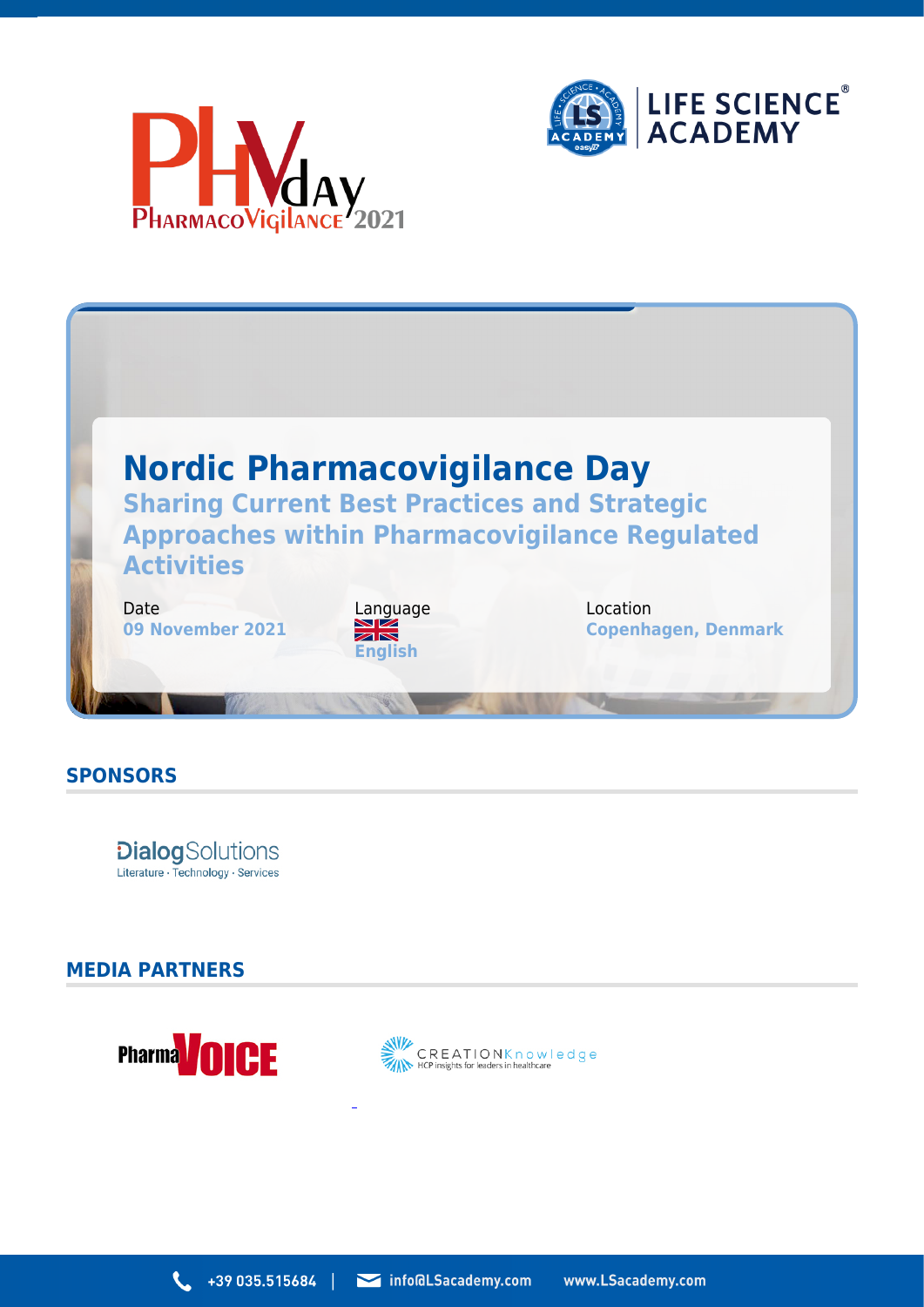# **ABOUT**

### **Sharing Current Best Practices and Strategic Approaches within Pharmacovigilance Regulated Activities**

The Nordic Pharmacovigilance Day has become a very popular forum for a broad range of professionals engaged in strengthening the safety of medicinal products and medical devices.

The 8th edition will build on the experiences from previous successful conferences presenting a program covering the current most important topics and challenges encountered within the pharmacovigilance area. Knowledgeable experts will provide excellent updates in key areas, covering recent advances in technology, science and legislation, as well as practical aspects. Sessions will be interactive and participants will be able to ask questions, engage in a dialogue and also share their own experiences.

Among others, we will cover the following topics:

- Inspections
	- $\circ$  Industry and regulatory perspectives, including IT perspective
	- Current trends including special features during the pandemic
- Medical device and combination product the PSUR document
- Pharmacovigilance requirements post-Brexit (e.g. PSMF)
- Artificial Intelligence
	- AI & Machine Learning
	- $\circ$  AI applied in signal detection and safety data analysis
- Outsourcing of pharmacovigilance tasks
- Pharmacovigilance operations in Headquarters vs. Affiliate

#### **Who should attend?**

The conference program is designed for healthcare professionals or pharmacists in safety surveillance units in the pharmaceutical industry or regulatory agencies, either as specialists or managers, QPPVs, inspectors and QA personnel including auditors, employees in regulatory affairs units with close relations to pharmacovigilance, sponsors, vendors and CROs, representatives from patient organizations.

#### **Scientific Board**

Wasim Anwar, Vice President & Deputy QPPV - Head of QPPV Office, Global Safety at Novo Nordisk A/S Caroline Sandstroem, Senior Specialist GCP/GLP/GVP, Compliance Global QA R&D at Ferring Pharmaceuticals

Doris Irene Stenver, Independent Pharmacovigilance Adviser, Founder of Unique Advice

The Conference is planned to be a one-day on-site event located in Copenhagen, unless the current state-of-play of the Covid-19 pandemic only allows for a on-line event.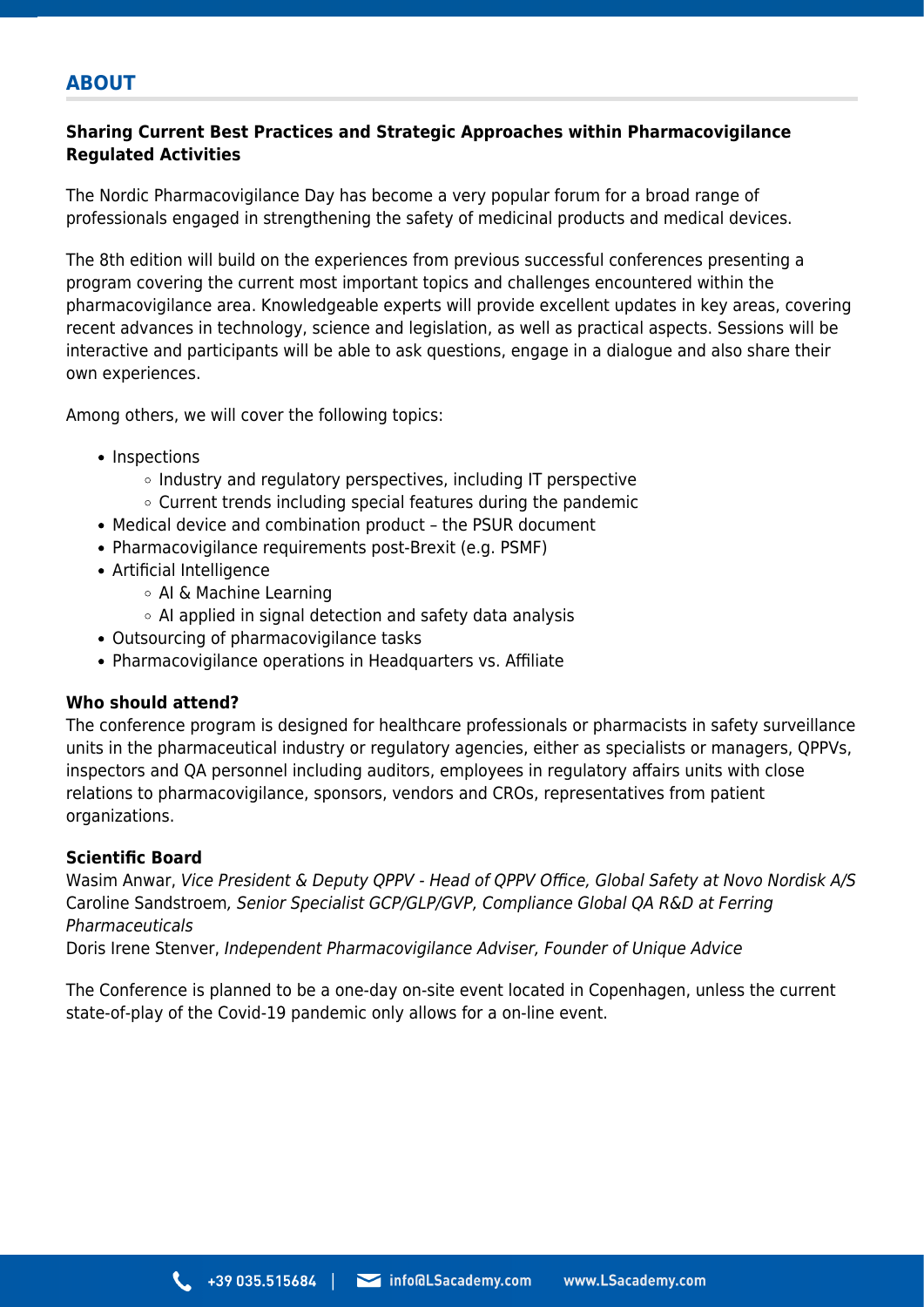# **PROGRAMME**

| 09 November 2021 |                                                                                                                |
|------------------|----------------------------------------------------------------------------------------------------------------|
| 08:30<br>09:00   | <b>Registration</b>                                                                                            |
| 09:00<br>09:10   | <b>Welcome by the Scientific Board</b>                                                                         |
| 09:10<br>09:50   | <b>Using AI/ML Algorithms in Critical GVP Applications - Points to</b><br><b>Consider</b><br><b>Ib Alstrup</b> |
|                  | IT Medicines Inspector at Danish Medicines Agency                                                              |
| 09:50<br>10:10   | <b>Coffee break</b>                                                                                            |
| 10:10<br>11:00   | Digital Landscape in PV - How to apply artificial intelligence<br>effectively?                                 |
|                  | <b>Martin Holm-Petersen</b><br>CEO at Insife                                                                   |
| 11:00<br>11:30   | <b>Panel Discussion and Q&amp;A Session</b>                                                                    |
|                  | <b>Wasim Anwar</b><br>Vice President & Deputy QPPV - Head of QPPV Office, Global Safety at Novo Nordisk A/S    |
|                  | <b>Ib Alstrup</b><br>IT Medicines Inspector at Danish Medicines Agency                                         |
|                  | <b>Martin Holm-Petersen</b><br>CEO at Insife                                                                   |
| 11:30<br>12:30   | Lunch                                                                                                          |
| 12:30<br>13:15   | <b>Medical device and combination product - the PSUR document</b>                                              |
|                  | <b>Mikael Juul Bygsø</b><br>Senior safety surveillance specialist at NovoNordisk                               |
| 13:15<br>14:00   | <b>Pharmacovigilance requirements post-Brexit</b>                                                              |
|                  | <b>Kiernan Trevett</b><br>Expert GpVp Inspector at MHRA                                                        |
| 14:00<br>14:30   | <b>Coffee break</b>                                                                                            |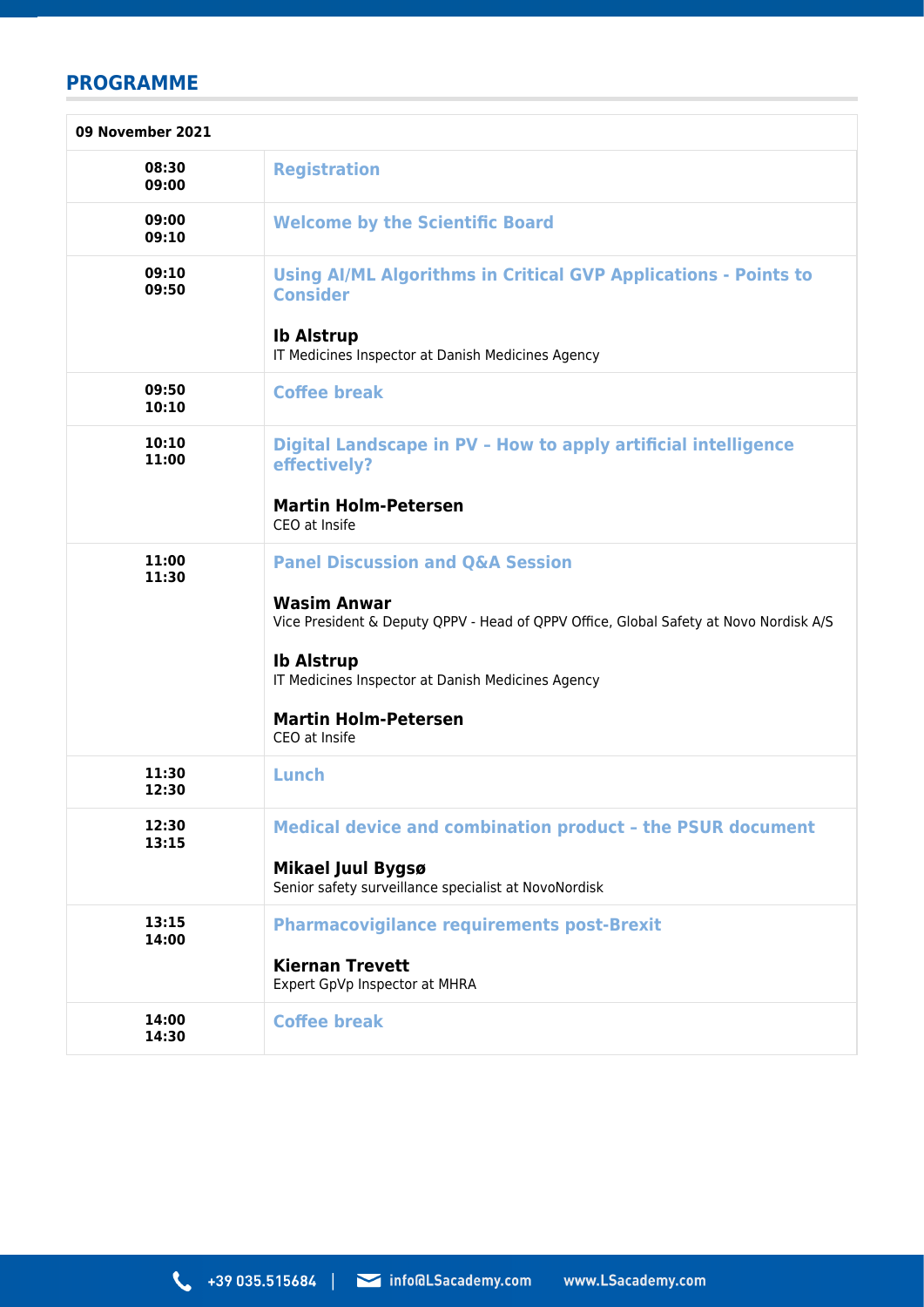| 14:30<br>15:10 | <b>Outsourcing of Pharmacovigilance Activities</b><br>Ea Marie Holst<br>Partner and Director of Pharmacovigilance at Pharma IT                                        |
|----------------|-----------------------------------------------------------------------------------------------------------------------------------------------------------------------|
| 15:10<br>15:50 | <b>PV Operations in Headquarter vs. Affiliate -Collaboration and</b><br>oversight<br><b>Marie Fogh Hansen</b><br>Principal Pharmacovigilance Professional at Lundbeck |
| 15:50<br>16:10 | <b>Q&amp;A session</b><br><b>Marie Fogh Hansen</b><br>Principal Pharmacovigilance Professional at Lundbeck                                                            |
|                | Ea Marie Holst<br>Partner and Director of Pharmacovigilance at Pharma IT                                                                                              |
| 16:10<br>16:20 | <b>Conclusions by the Scientific Board</b>                                                                                                                            |

## **SPEAKERS**



Scientific Board **Wasim Anwar** Vice President & Deputy QPPV - Head of QPPV Office, Global Safety at Novo Nordisk A/S



Scientific Board **Caroline Susanne Sandström** Senior Specialist GCP/GLP/GVP Compliance Global QA R&D at Ferring Pharmaceuticals A/S



Scientific Board **Doris Stenver** Independent Pharmacovigilance Adviser, Founder of Unique Advice



Speaker **Ib Alstrup** IT Medicines Inspector at Danish Medicines Agency



Speaker **Mikael Juul Bygsø** Senior safety surveillance specialist at NovoNordisk



Speaker **Marie Fogh Hansen** Principal Pharmacovigilance Professional at Lundbeck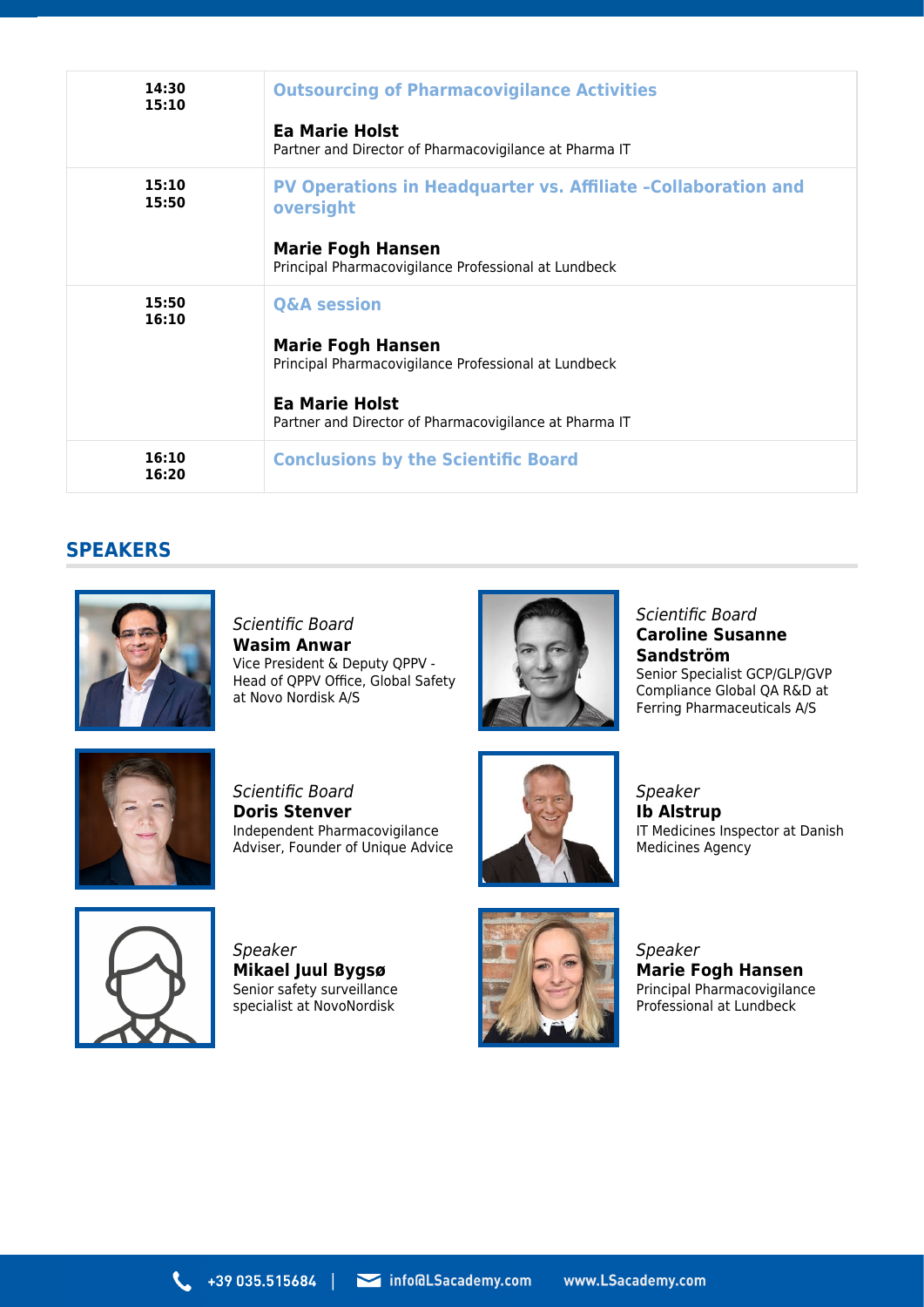

Speaker **Martin Holm-Petersen** CEO at Insife



Speaker **Ea Marie Holst** Partner and Director of Pharmacovigilance at Pharma IT



Speaker **Kiernan Trevett** Expert GpVp Inspector at MHRA

# **REGISTRATION FEE**

- **€ 670,00**\* Early Bird fee until October 29th, 2021 **€ 790,00**\* Ordinary fee **€ 430,00**\* Freelance, Academy, Public Administration
- \* for Italian companies: +22% VAT

**Fee includes:** seat at the conference, copy of presentations of Speakers who allow the distribution, networking lunch, 2 coffee breaks, organisational office assistance, certificate of attendance.

## **USEFUL INFORMATION**

**Park Inn by Radisson Copenhagen Airport** Engvej 171, 2300 Copenhagen S, Denmark

Park Inn by Radisson Copenhagen Airport is situated near both the Copenhagen Airport and the city centre. If you arrive by car, this hotel's location in Copenhagen, Denmark provides free parking. The nearby metro and train stations are convenient for cyclists and guests without cars.

**Transport options Metro station Femøren** (two stops to airport and six to city centre) – beside hotel **Copenhagen International Airport** – 3 km (5 min by metro) **Copenhagen Central Station** – 7 km (10 – 15 min by car)

## **CONFERENCE VENUE**